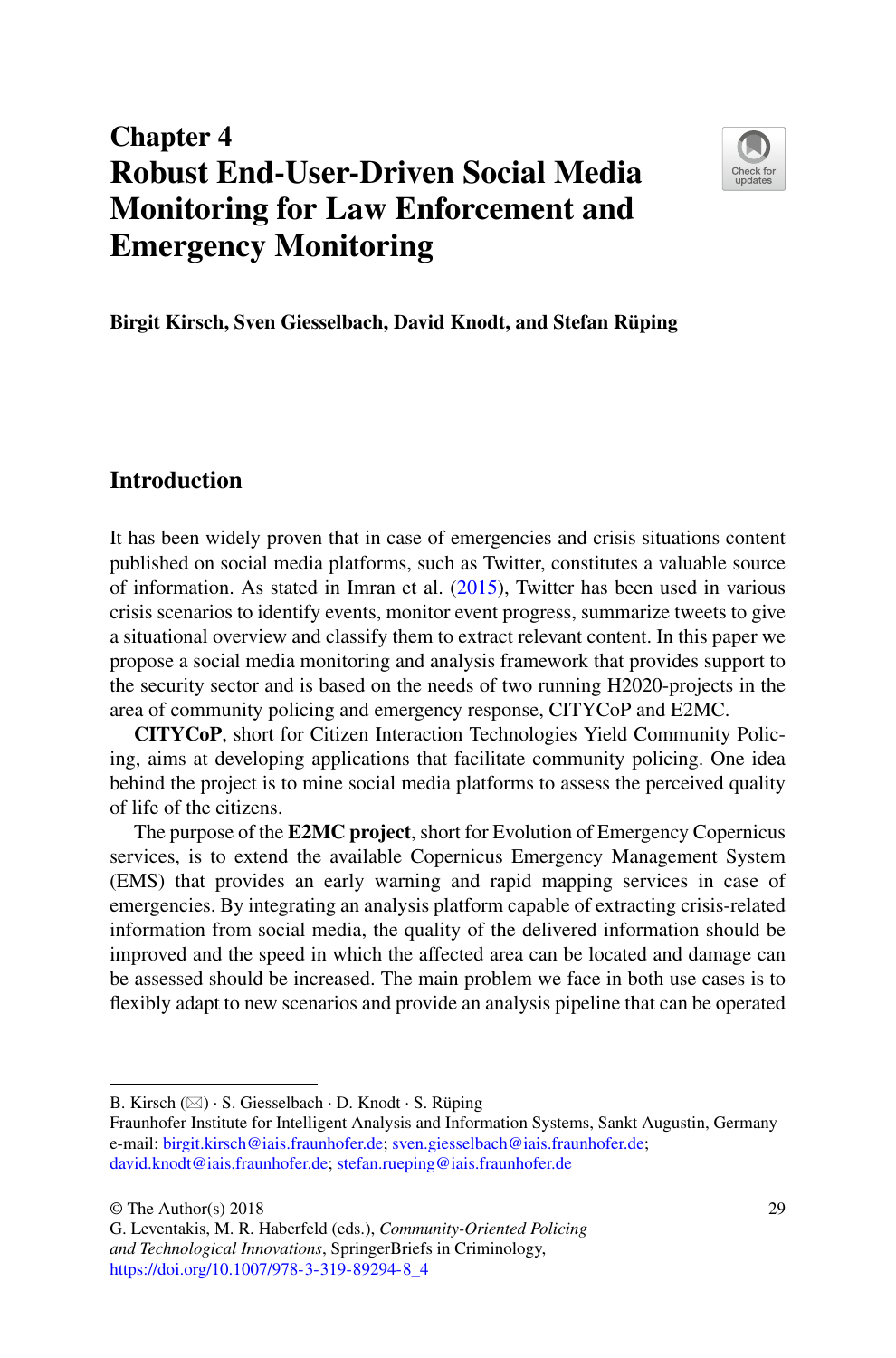by a user without expert knowledge in data analytics. In order to achieve this, we propose a framework that combines different machine learning approaches and can be enriched by user knowledge about the targeted event or location.

## **Related Work**

A variety of methods have been applied to social media in the past in order to classify crisis-related tweets and to obtain useful information. One simple method is the keyword matching approach. In a predefined keyword dictionary, relevant words are collected. According to their appearance in a message text tweets can be extracted or classified (Olteanu et al. [2014\)](#page-7-1). In more sophisticated approaches machine learning techniques are applied to develop models that are capable of automatically classifying tweets. These can be separated into supervised and unsupervised methods. Supervised methods learn models based on an already labeled dataset and can then be applied to incoming tweets. Caragea et al. [\(2016\)](#page-7-2) and Nguyen et al. [\(2016\)](#page-7-3) use online deep learning to classify tweets as informative or not informative. Nguyen et al. [\(2016\)](#page-7-3) additionally partition crisis-related tweets into information-specific subclasses. Most of the frameworks proposed and developed in the context of event- and crisis-analysis, such as Tweedr (Ashktorab et al. [2014\)](#page-6-0) or AIDR (Imran et al. [2014\)](#page-7-4), are built upon these supervised techniques which rely on labeled datasets. We decided to integrate an unsupervised learning method that is able to train models without the need for a labeled set to overcome this drawback. To the best of our knowledge, there are only few examples in literature that follow this approach. Imran and Castillo [\(2015\)](#page-7-5) use an unsupervised topic modeling technique, LDA, to generate candidate categories for tweet classifications. Kireyev et al. [\(2009\)](#page-7-6) explore, how topics models can be used to analyze disaster-related Tweets. One reason why these techniques are not yet widely spread is that they uncover hidden structures that are not necessarily of interest for a user. Wang et al. [\(2016\)](#page-7-7) present an extension of LDA, the Targeted Topic Model, that is capable of building topics around an aspect of interest. Based on this algorithm we propose an end-user driven approach to analyze tweets with respect to the location, relevant hashtags or sentiment.

#### **System Overview**

Our system contains the following components to process crawled Tweets: The **text processing component** applies typical text preprocessing techniques, such as sentence splitting, tokenization and stemming, to prepare the tweets for further analysis. The data is then enriched by integrating Hashtags, URL categories and handles as additional features. Furthermore, a user can define an event-profile with a georeference and the time the event started. Based on the profile, we calculate the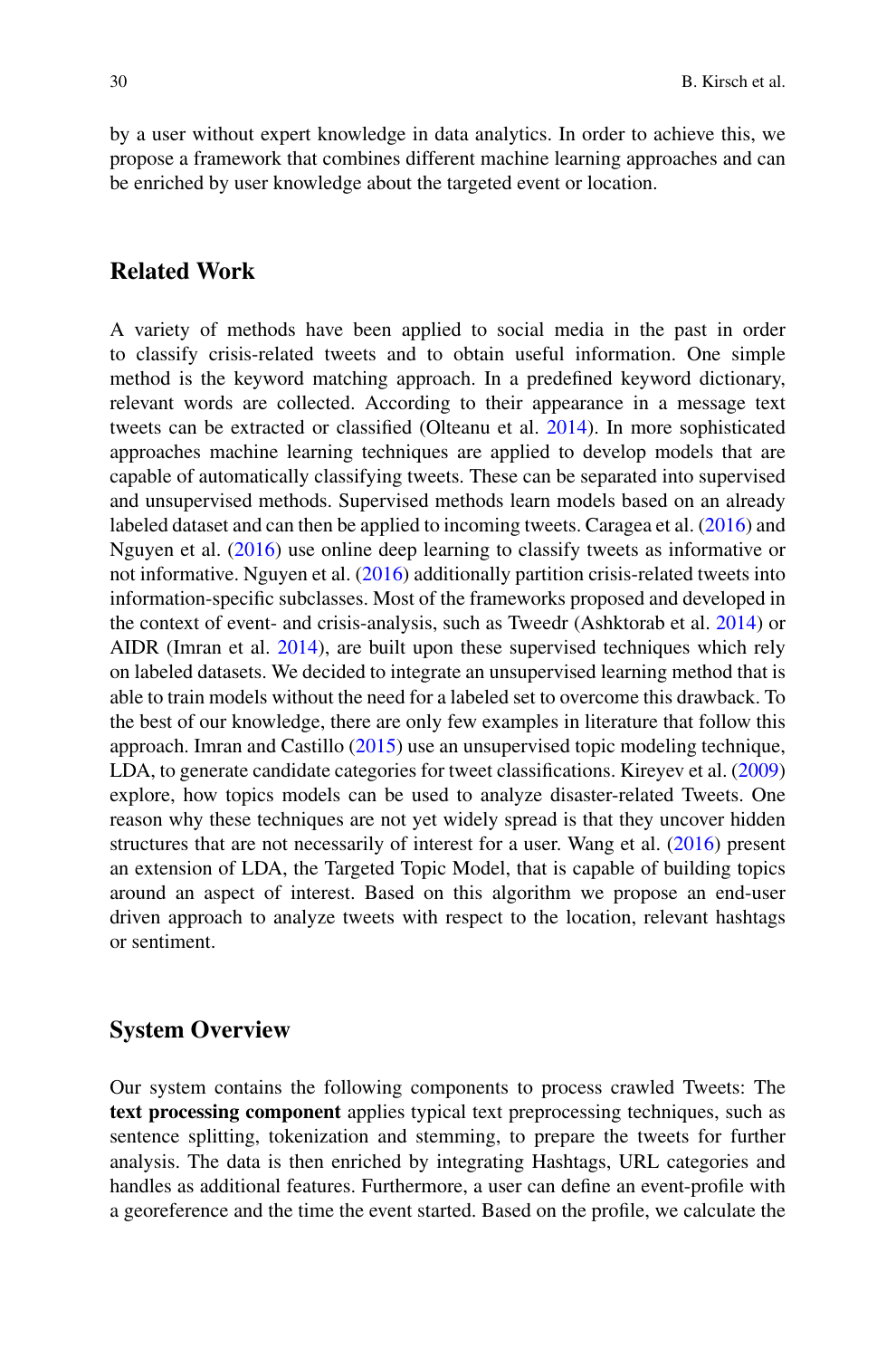distance of the tweets geolocation to the area of interest and the time elapsed since the event started. The **sentiment analysis component** identifies the polarity of texts in terms of whether the texts are emotionally positive, negative or neutral. This so called sentiment is added as an additional feature for the topic extraction component. The **topic extraction component** is the core step of our approach and will be described in detail in section ["End-User-Driven Topic Detection"](#page-2-0). The **visualization component** is used to display enriched tweet data and enables the user to monitor tweets based on their location, derived sentiment and assigned topics. Tweets can be clustered based on their density and according to the assigned topics or keywords contained. Additionally, interactive filters based on keywords and topics can be applied to support specific scenarios.

#### <span id="page-2-0"></span>**End-User-Driven Topic Detection**

Most text analytic models rely on a set of parameters or constraints that have to be set in advance of the model training. Since these parameters can heavily influence the model performance, this training process often requires complex tuning and expert data science knowledge. To allow a user to influence the analysis pipeline in a more natural way, we focus on an extension of the broadly used topic modeling algorithm LDA (Blei et al.  $2003$ ), the targeted topic model (Wang et al.  $2016$ ), that is capable of generating flexible models and integrating user domain knowledge about the event of interest.

LDA assumes that each document can be described as a mixture over topics, where each topic represents a distribution over words. A major problem one faces when applying LDA to analyze tweets is, that topics of interest may not be detected and the topics reflecting the dataset are to coarse. The idea of targeted topic modeling is to focus on an aspect the user is interested in by setting target keywords in advance. Based on this target a topic model is generated. This model consists of one major topic reflecting the content not related to the aspect and multiple finegrained topics related to the aspect. The topics are represented as word distributions. By defining a set of target keywords related to an event of interest, these topic models can be used to extract tweets related to an event and to uncover useful structures to cluster these tweets. Figure [4.1](#page-3-0) shows the analysis process compared to the baseline LDA-approach and a keyword based approach. In the keywordbased approach, a keyword list is used to filter relevant tweets while in the LDA approach, keyword lists are used to identify relevant topics by comparing them to the topic-word-distributions. In both scenarios, the selection of this keywords plays a crucial rule and heavily affects the quality of the retrieved content. The advantage of the targeted topic model is, that it automatically extends the keywords assumed to be relevant based on the input keyword list and the word co-occurrences in the tweets. This allows a more intuitive keyword selection without the need for expert refinement. To cover a rich spectrum of relevant information, we extend the model and enrich the input data with additional keywords representing different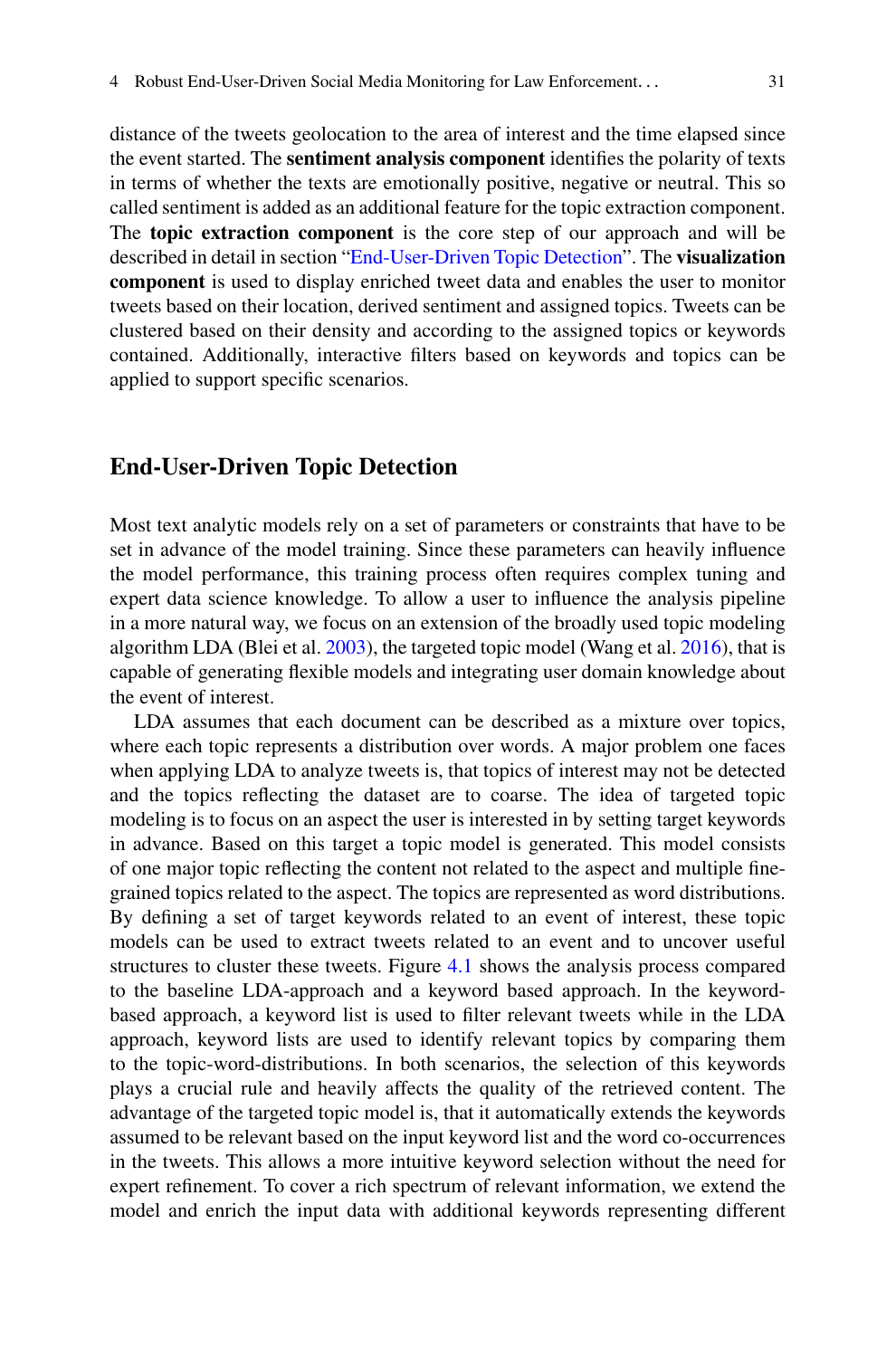

<span id="page-3-0"></span>**Fig. 4.1** Identification of relevant tweets

forms of information, such as the sentiment, the location and other meta data. We chose keywords as the way the information is exchanged, since it is easy to inspect and understand for the end-user and can be extended to other relevant types of information.

## **Experiments and Results**

To evaluate our methods, we perform an experimental analysis of tweet data related to three crisis-events, the flood in Alberta in 2013, the Bombings in Boston during and after the marathon in April 2013 and the explosion at the West Fertilizer Company storage and distribution facility in April 2013. Therefore, we merged two publicly available datasets, CRISISLEX26 (Olteanu et al. [2015\)](#page-7-8) and CRISISLEX6 (Olteanu et al. [2014\)](#page-7-1) that were labeled from crowd-source workers as "on-topic" and "off-topic" and are assigned to one of six categories, e.g., "Infrastructure and utilities" and "Donations and volunteering". The label information assigned to each tweet is only used to evaluate the performance of the trained model. The analysis itself is performed on the unlabeled dataset. After preparation, we generated three datasets with around 10,000 tweets each. To evaluate our analysis approach on these dataset, we simulated an interactive analysis workflow that consists of three steps: The identification of event-related tweets, the identification and analysis of topic structures and the visual analysis.

**Identification of event-related tweets:** based on an input keyword set a targeted topic model is trained and applied to classify tweets as relevant or not relevant. To examine the robustness of the model, we pick very general and simple target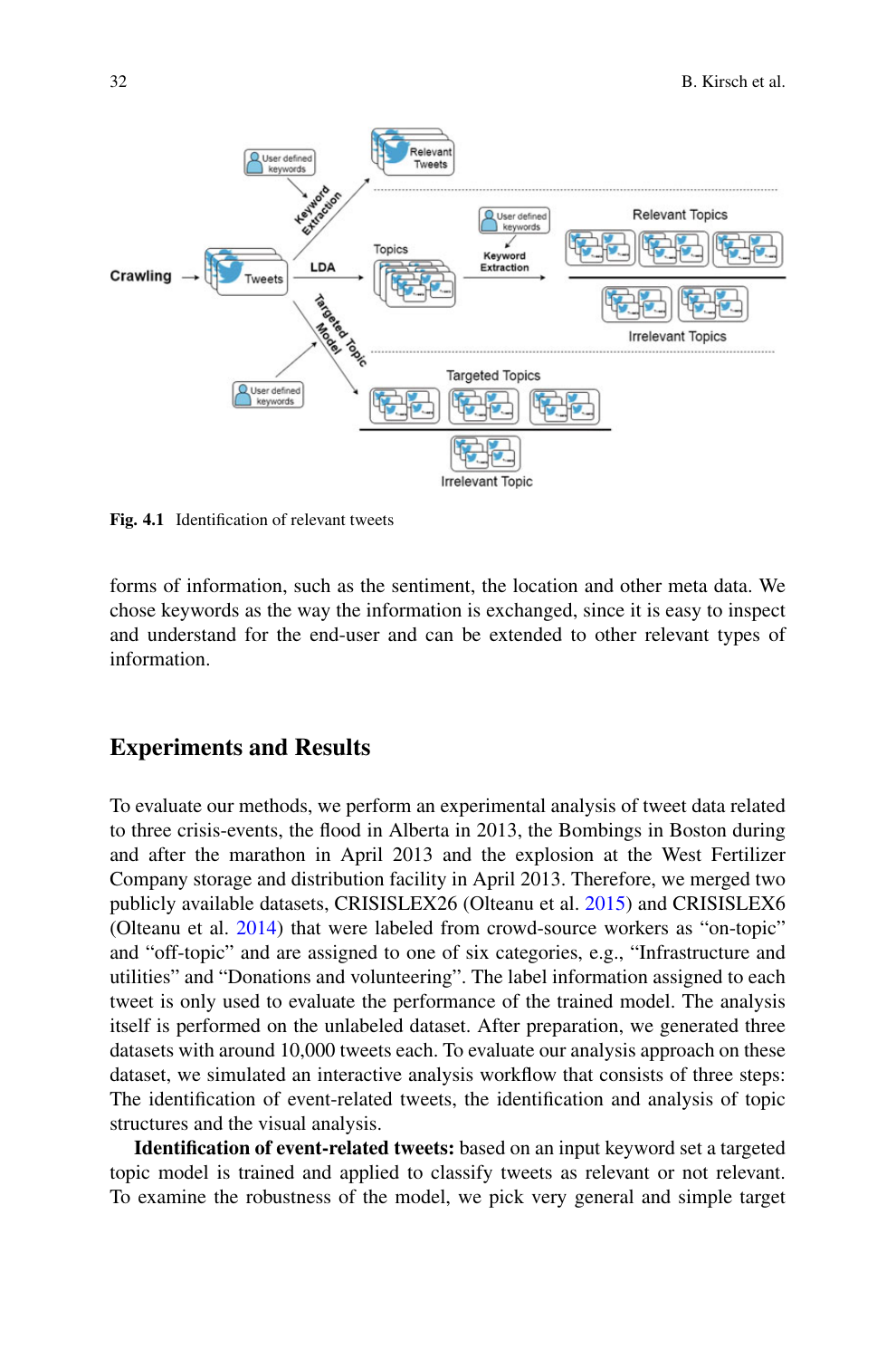<span id="page-4-0"></span>

|                          | Texas explosion |       |       | Boston bombing                                                          |       |       | Alberta flood |       |       |
|--------------------------|-----------------|-------|-------|-------------------------------------------------------------------------|-------|-------|---------------|-------|-------|
| Model-type               |                 |       |       | Precision Recall FMeas. Precision Recall FMeas. Precision Recall FMeas. |       |       |               |       |       |
| Targeted $TM \mid 0.973$ |                 | 0.835 | 0.900 | 0.938                                                                   | 0.698 | 0.800 | 0.937         | 0.980 | 0.958 |
| LDA                      | 0.817           | 0.903 | 0.858 | 0.816                                                                   | 0.589 | 0.684 | 0.812         | 0.901 | 0.854 |
| Keyword                  | 0.995           | 0.796 | 0.885 | 0.959                                                                   | 0.660 | 0.782 | 0.957         | 0.976 | 0.977 |

**Table 4.1** Comparison of tweet-classification techniques

**Table 4.2** Top 20 words for the identified sub-categories

<span id="page-4-1"></span>Infrastructure damage:

Bowriver, downtown, emerg, calgari, bridg, update, medicinhat, state, local, remain, citi, power, rcmp, water, school, close, canmor, break, expect, elbow

Donations:

Relief, donat, love, redcross, great, text, peopl, victim, find, made, good, feel, affect, bad, provid, send, pretti, assist, custom, fan

keywords for model training and the keyword matching. For the Alberta Flood the target keywords are set to all words matching the substring "flood", for the explosion in Texas we pick all words matching the substring "explo" and the substrings to identify the Boston event are "bomb" and "marathon". To assess the performance of the model, the results are compared to two different baseline-approaches:

- a keyword matching based approach, in which tweets are filtered as relevant when they contain a word in the specified keyword set.
- the direct application of LDA, where each tweet assigned to a topic identified as crisis-related is treated as relevant. We assumed all topics with high word probability for the words listed in the defined keyword set to be crisis-related.

Table [4.1](#page-4-0) shows the performance for each approach. In all three datasets the targeted topic model outperforms the baseline LDA regarding F1 score. In the Alberta dataset, the identification seems to be not that challenging and the use of the targeted topic model approach cannot improve the performance. One reason could be that most of the tweets contain flood-related hashtags, such as #albertaflood or #abflood.

**Identification and analysis of topic structures:** In the next phase we further analyze the learned topic-word-distribution. In the experiment, we focused on the Alberta dataset and chose a model that consists of 25 topics describing the different hidden structures in the event-related tweets and one major topic assigned to all tweets identified as not event-related. In order to focus on a specific aspect of interest, we concentrate on the topics best matching manually defined keywords, in this case "blocked / closed / damaged" for damage related topics and "donate / fund / relief" for donation related topics. The results are presented in Table [4.2.](#page-4-1) The damage-focused topics not only contain words describing infrastructure, such as road, school or bridge, but are also capable of uncovering affected rivers, e.g. the Elbow River or affected towns, such as Medicine Hat, and damaged areas, such as the Bowness Park.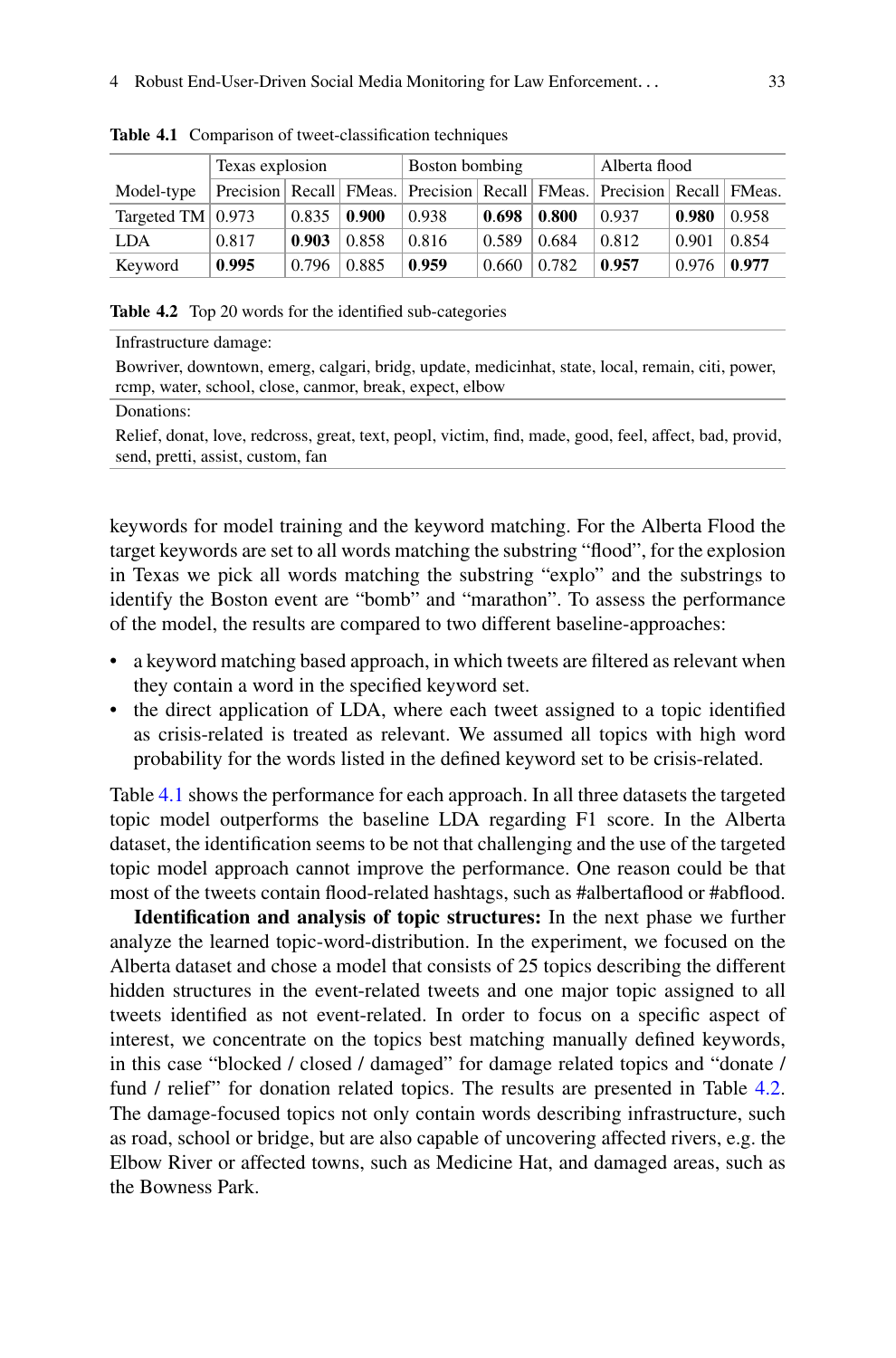<span id="page-5-0"></span>

| Handles            |                         | Hashtags   |                | Sentiment                 |                               |  |
|--------------------|-------------------------|------------|----------------|---------------------------|-------------------------------|--|
| Damage             | Donation                | Damage     | Donation       | Damage                    | Donation                      |  |
| Nenshi             | redcrosscanada          | #yycflood  | #abflood       | Neutral $67\%$            | Neutral $65\%$                |  |
| Calgary<br>police  | Mookalicious            | #nature    | #yycflood      | Negative 18%              | Positive 19%                  |  |
| Calgary<br>herald  | redcrossab              | #abflood   | #yychelps      | Positive 15%              | Negative 16 %                 |  |
| City of<br>calgary | westjet                 | $\#$ yyc   | #canmore       |                           |                               |  |
| Druh farrel        | premier redford #CHLive |            | #medhat        | Distance                  |                               |  |
| Weather<br>network | whrettwilson            | #stampede  | #mhflood       | Damage                    | Donation                      |  |
| Mookalicious       | nateinvegas             | #flames    | #heartbreaking | $-100 \,\mathrm{km}$ 100% | $1000 \text{ km} + 39.5\%$    |  |
| Carrie tait        | starbucks               | #sunnyside | #disgusted     |                           | $100 \,\mathrm{km} - 28.5\%$  |  |
| CalgaryPolice      | cityofcalgary           | #UCalgary  | #shame         |                           | $1000 \,\mathrm{km} - 20.5\%$ |  |
| globeandmail       | yychelps                | #staysafe  | #blackhawk     |                           | $5000 \text{ km} + 11.5\%$    |  |

**Table 4.3** Meta features with high relevance in the damage related and donation related topics

Next, the meta features assigned to the topics are examined. Table [4.3](#page-5-0) lists the handles, locations, hashtags, time and URLs related to damage- or donation-topics. While in the damage-related topics the fact, that a tweet position is close to the event, is very relevant, in the donation topic this is not that important. The detected URLs as well as the handles and hashtags for the donation-topic mainly focus on institutions offering help, such as the Red Cross and politicians providing support. In the damage-related topics the focus is set to news agencies, the police and the affected towns.

**Visual Analysis:** To obtain a better insight, we visually examine the trained topic model. Therefore, a sentiment-map is generated, showing all tweets near Alberta assigned to the damage- or the donation-topic colored with the sentiment (Fig. [4.2\)](#page-6-2). In the area very close to the affected area, the sentiment mainly seems to be negative in both topics. In the surrounding areas, there are more positive tweets contained in the donation topic. Next, the density based clusters for the tweets related to damage and the tweets related to donation are generated and analyzed to uncover topic hot spots. As we infer the user's location if the tweet location is not available, this clusters are influenced by the fact that all user tweets from a city are mapped to the same spot retrieved by the OpenStreetMap API. Nonetheless, this clustering can be an indicator for topic hot spots. By examining the hot spots for damage-related topics in the affected area, we could find useful information about the situation on side regarding power supply, bridge closures and pictures of flooded areas.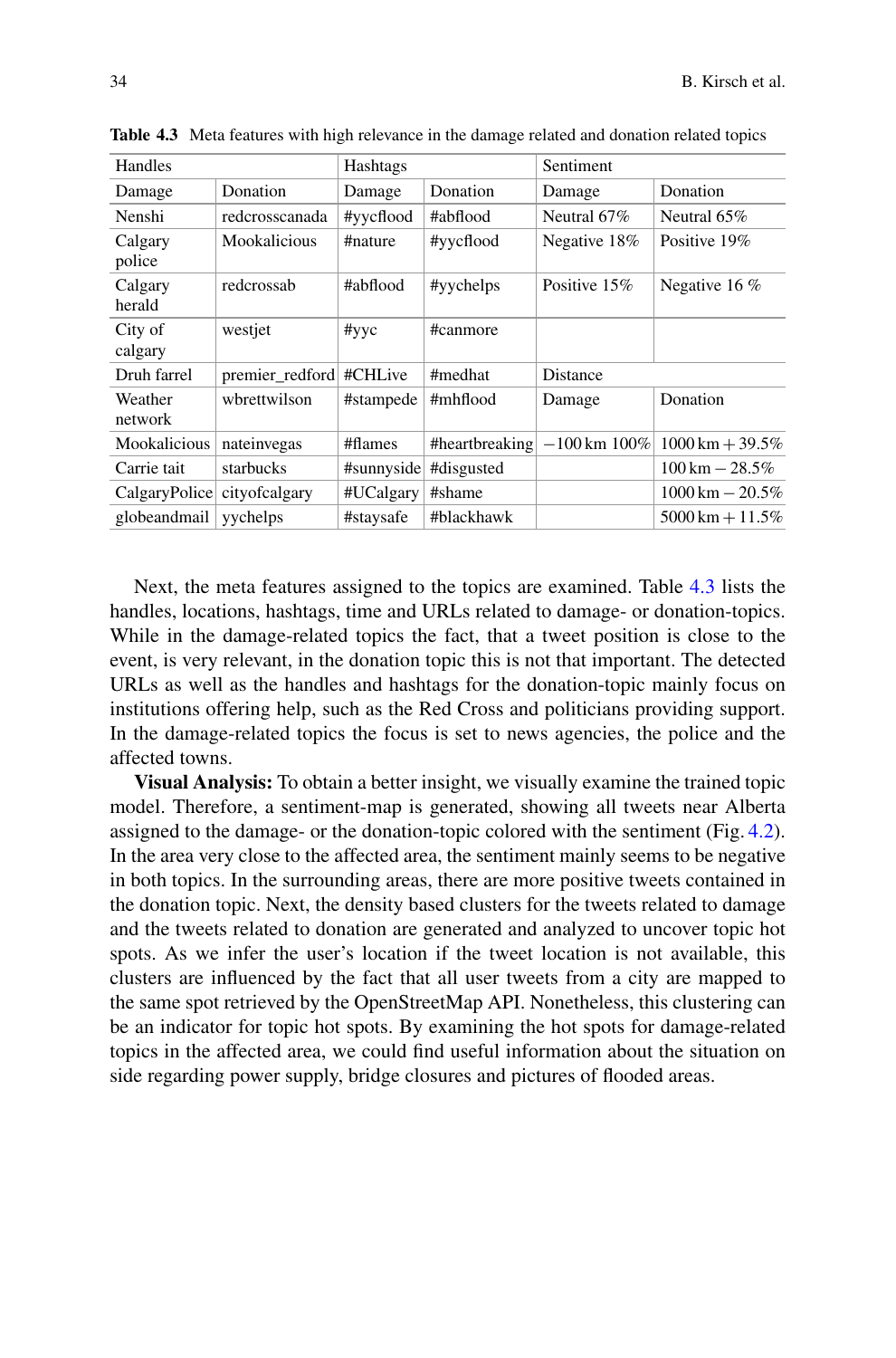

<span id="page-6-2"></span>**Fig. 4.2** Left: Sentiment map for tweets assigned to the damage-topics (bottom) and donationtopics (top). Right: Identified damage-cluster near the elbow river

# **Conclusions**

In this paper, we propose a robust framework that monitors and analyzes streams from social media and is adaptable by the end-user without the need for complex tuning. The system is based on state-of-the-art text mining technologies, including a convolutional neural network for sentiment detection and an extension of the Latent Dirichlet Allocation functionality to identify latent topics from tweets. Identified topics or relevant keywords are visualized on a map together with their respective sentiment. We processed the text and enriched it with several meta features, such as the location to be able to extract different information types during the analysis and set the analysis focus to different aspects.

**Acknowledgements** The first author has received funding from the European Unions Horizon 2020 research and innovation programme under grant agreement No 730082. The second author has received funding from the European Unions Horizon 2020 research and innovation programme under grant agreement No 653811.

## **References**

<span id="page-6-0"></span>Ashktorab, Z., Brown, C., Nandi, M., & Culotta, A. (2014). Tweedr: Mining twitter to inform disaster response. In *Iscram*, Toulouse.

<span id="page-6-1"></span>Blei, D. M., Ng, A. Y., Jordan, M. I., & Lafferty, J. (2003). Latent dirichlet allocation. *The Journal of Machine Learning Research, 3*, 993–1022.